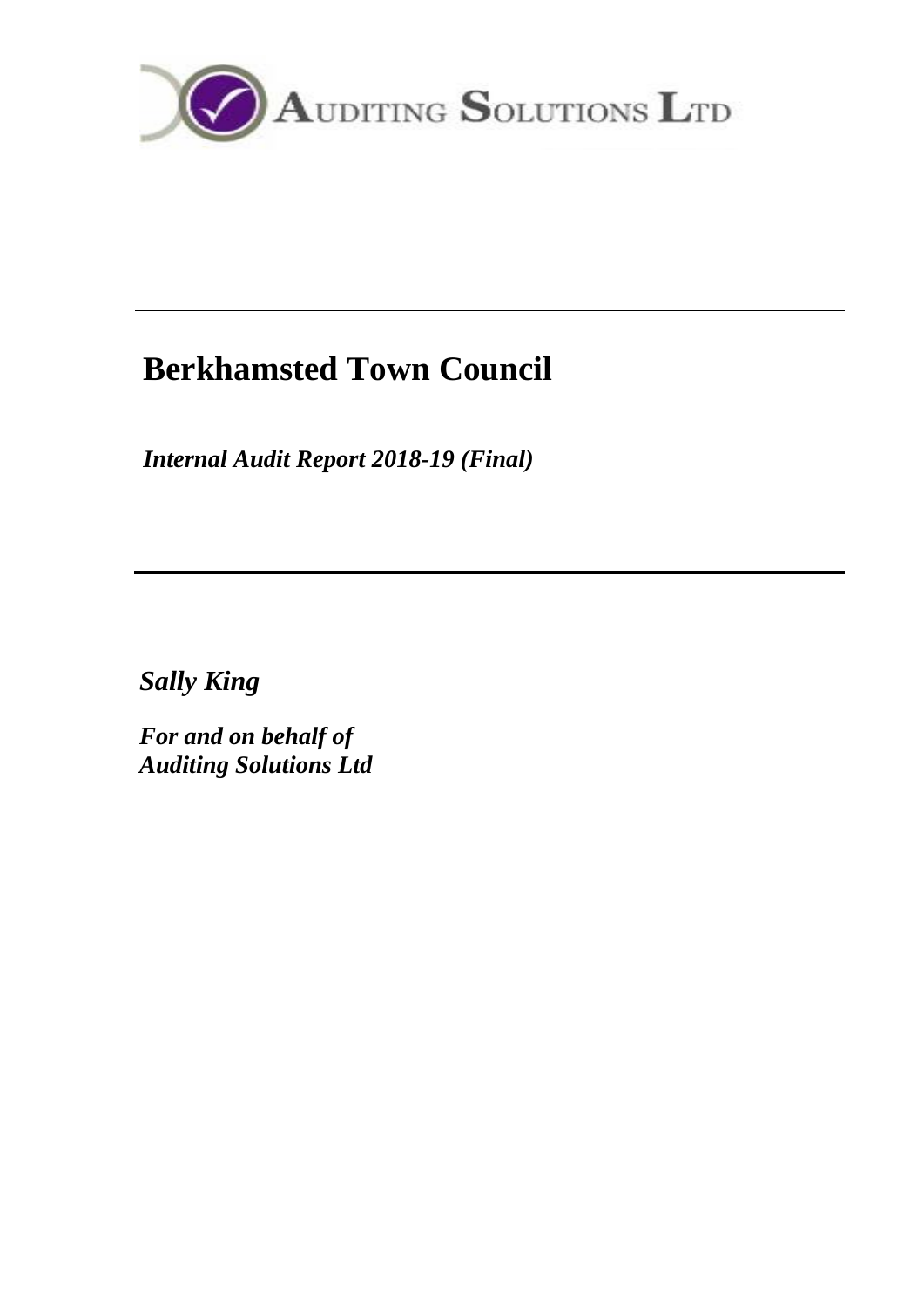### **Background**

All town and parish councils are required by statute to make arrangements for an independent internal audit examination of their accounting records and system of internal control and for the conclusions to be reported each year in the Annual Return. Auditing Solutions Ltd has provided this service to the Council since 2008-09.

This report sets out the work undertaken in relation to the 2018-19 financial year, during the course of our visits to the Council, which took place on  $16<sup>th</sup>$  November 2018 and  $24<sup>th</sup>$  May 2019.

### **Internal Audit Approach**

In undertaking our review for the year to date, we have again had regard to the materiality of transactions and their susceptibility to potential misrecording or misrepresentation in the year-end Statement of Accounts/Annual Return. Our programme of cover has again been designed to afford appropriate assurance that the Council's financial systems remain robust and operate in a manner to ensure effective probity of transactions and to afford a reasonable probability of identifying any material errors or possible abuse of the Council's own and the national statutory regulatory framework. The programme is also designed to facilitate our completion of the 'Internal Audit Report' in the Council's Annual Return, which requires independent assurance over a number of internal control objectives.

# **Overall Conclusion**

We have concluded that, on the basis of the programme of work undertaken this year, the Council has maintained more than adequate and effective internal control arrangements. We thank the Clerk her assistance, which has ensured the smooth progress of our review.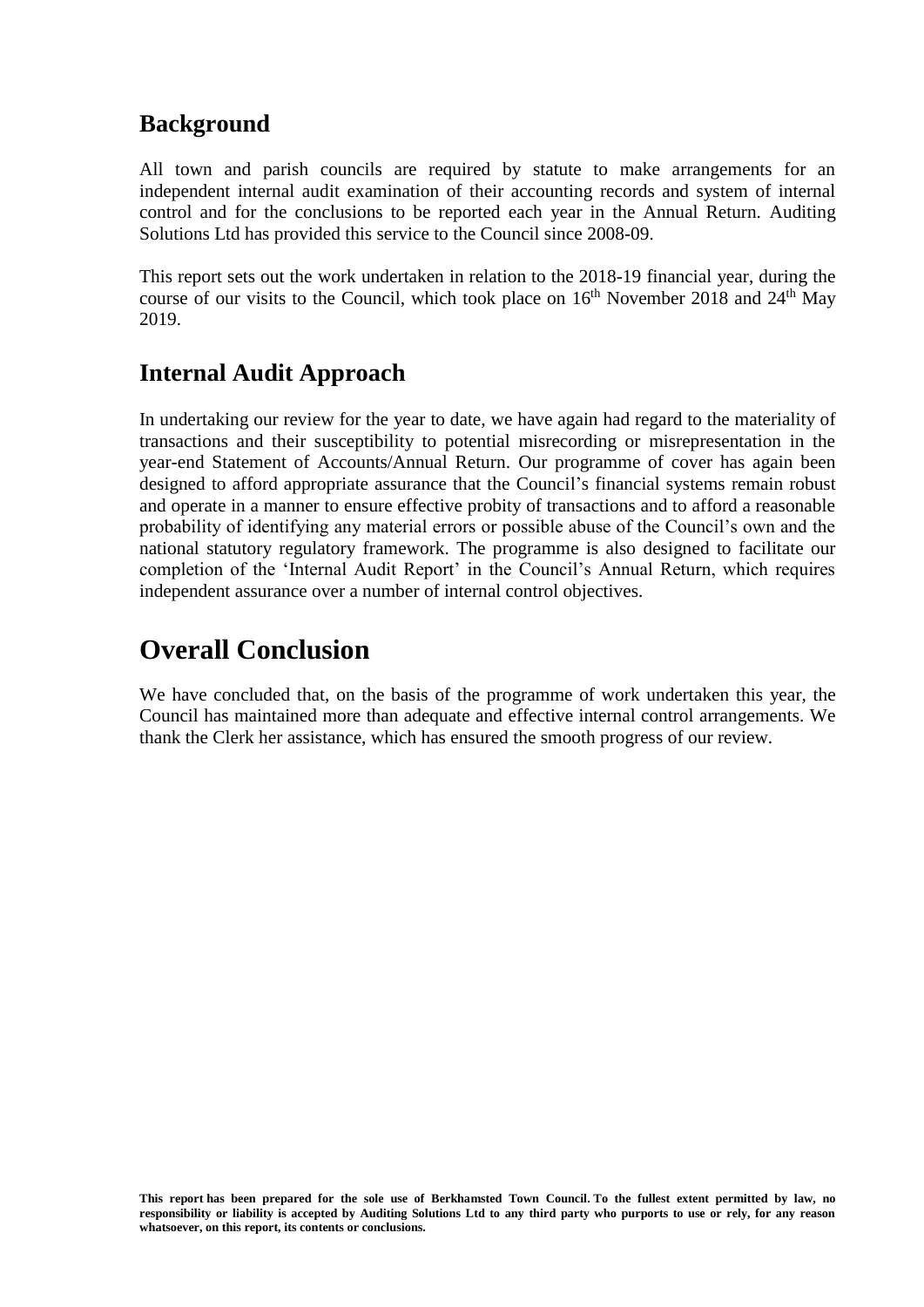# **Detailed Report**

### **Maintenance of Accounting Records & Bank Reconciliations**

Our objective here is to ensure that the accounting records are being maintained accurately and currently and that no anomalous entries appear in cashbooks or financial ledgers. We note that Sage software continues to be in use with two operating bank accounts operated at NatWest supplemented by savings accounts with Santander, Cambridge Building Society and Shawbrook. We also note that the there is a savings bond issued by the Saffron Waldon Building Society. We understand that these savings accounts were opened to ensure a certain spread of risk following the previous banking "crisis". We have:

- $\triangleright$  Ensured that an appropriate nominal coding structure remains in place;
- $\triangleright$  Verified the opening trial balance detail with the closing balances disclosed in the 2017-18 Statement of Accounts and Annual Return;
- $\triangleright$  Ensured that the financial ledger remains in balance at the present date;
- $\triangleright$  Checked and agreed transactions in the Nat West Bank account cashbook for the months of August 2018 and March 2019 to the relevant bank account statements.
- ➢ Checked and agreed two months' transactions in the Council's NatWest Current and Interest Bearing Accounts for the months of August 2018 and March 2019. Agreeing detail to the relevant bank statements, including all inter account transactions;
- $\triangleright$  Reviewed the detail on bank reconciliation as at 31<sup>st</sup> March 2019 on all accounts to ensure that no long-standing cheques or other anomalous reconciling entries are apparent.

#### *Conclusions*

*We are pleased to report that no matters have arisen in this area of our review process warranting formal comment or recommendation; we have ensured the accuracy of the year-end balances reported in the detailed Statement of Accounts and AGAR.*

### **Review of Corporate Governance**

Our objective is to ensure that the Council has robust corporate governance documentation and processes in place, and that, as far as we may reasonably be expected to ascertain (as we do not attend Council or Committee meetings) all meetings are conducted in accordance with the adopted Standing Orders and no actions of a potentially unlawful nature have been or are being considered for implementation. We have: -

- ➢ We have examined the minutes of the Full Council and its Standing Committees (with the exception of Planning) for the current year to  $31<sup>st</sup>$  March 2019 to identify whether or not any issues exist that may have an adverse effect, through litigation or other causes, on the Council's future financial stability;
- $\triangleright$  Noted that Financial Regulations were reviewed and adopted by Council at their meeting on 18th March 2019 (minute Ref FC 24/19).
- ➢ Further noted that Standing Orders were previously revised and re-adopted by Council at their meeting in  $18<sup>th</sup>$  March 2019 (minute Ref FC 24/19).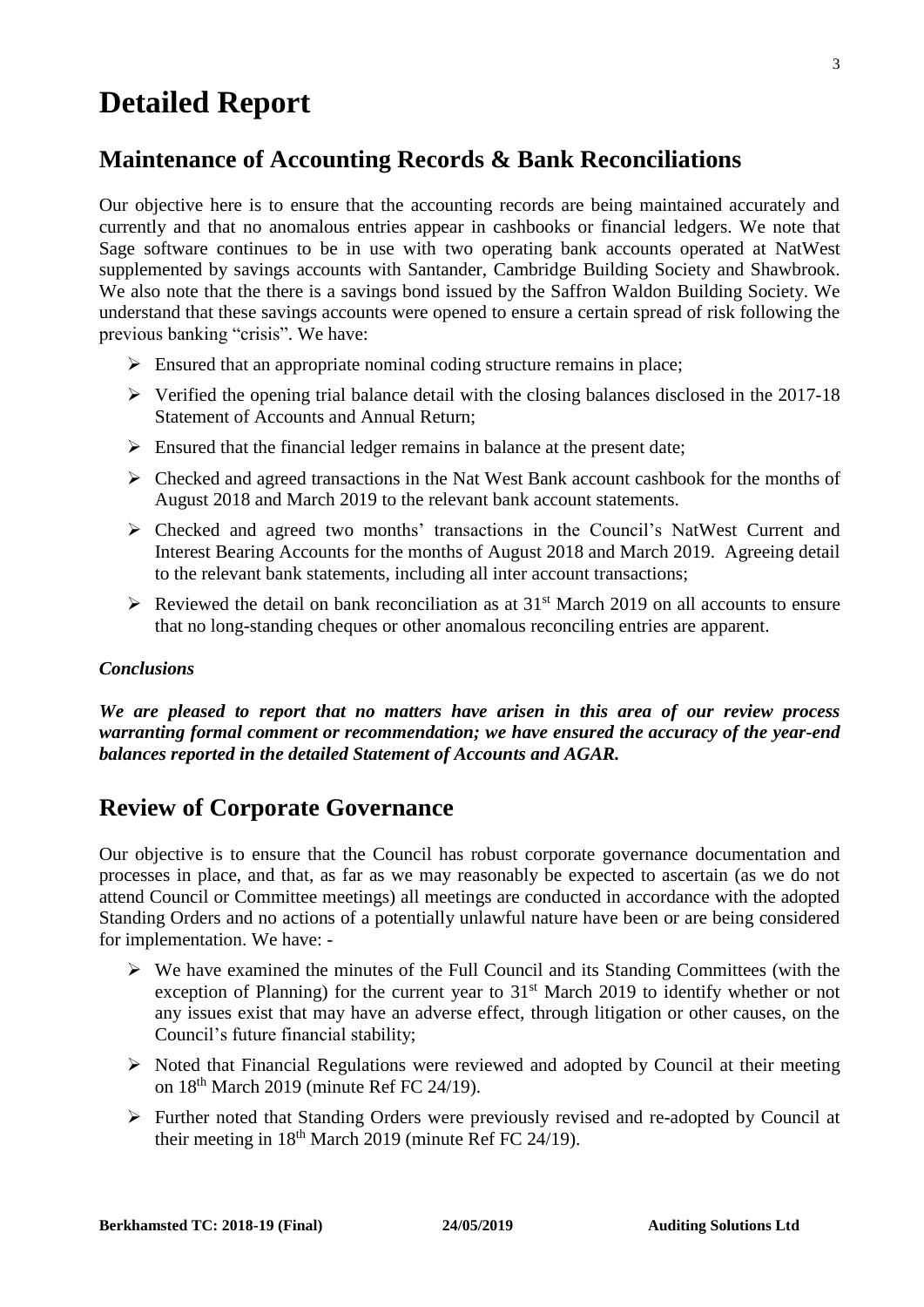$\triangleright$  We are pleased to note that both documents incorporate the requirements of the revised EU Regulations in relation to contracting and tendering, specifically in the need to formally advertise any contractual work in excess of £25,000 in the Government "Contract Finder" website.

#### *Conclusions*

*We are pleased to report that no matters have arisen in this area of our review process warranting formal comment or recommendation. Conclusions*

### **Review of Expenditure**

Our aim here is to ensure that: -

- ➢ Council resources are released in accordance with the Council's approved procedures and approved budgets;
- $\triangleright$  Payments are supported by appropriate documentation, either in the form of an original trade invoice or other appropriate form of document confirming the payment as due and/or an acknowledgement of receipt, where no other form of invoice is available;
- ➢ All payments are being reported to Council;
- ➢ VAT has been calculated correctly for periodic recovery;
- ➢ All discounts due on goods and services supplied are identified and appropriate action taken to secure the discount; and
- $\triangleright$  That all payments have been coded appropriately.

To confirm compliance with the above criteria, we have selected a sample of 44 payments processed to  $31<sup>st</sup>$  March 2019 including all those individually in excess of £1,500, together with a more random selection of every  $25<sup>th</sup>$  payment irrespective of value. Our test sample totals £75,910 in value and equates to 62% of all non-pay related payments in the year.

We note that Council continues to receive a copy of details of all payments made in excess of £500 which details, to comply with the requirements of the Local Government Transparency Code 2015, are also published on the Town Council website. The Finance & Policy Committee continues to receive a full list of receipts and payments at each meeting and this is also published on the Town Council website as an addendum to the publishing of the agendas for those meetings.

We further note that VAT Returns have been submitted electronically to HMR&C in respect of the quarters to 31st March 2019.

#### *Conclusions*

*We are pleased to report that no matters arise in this area of our review process warranting formal comment or recommendation and we have verified the accurate disclosure of the yearend VAT debtor in the AGAR.*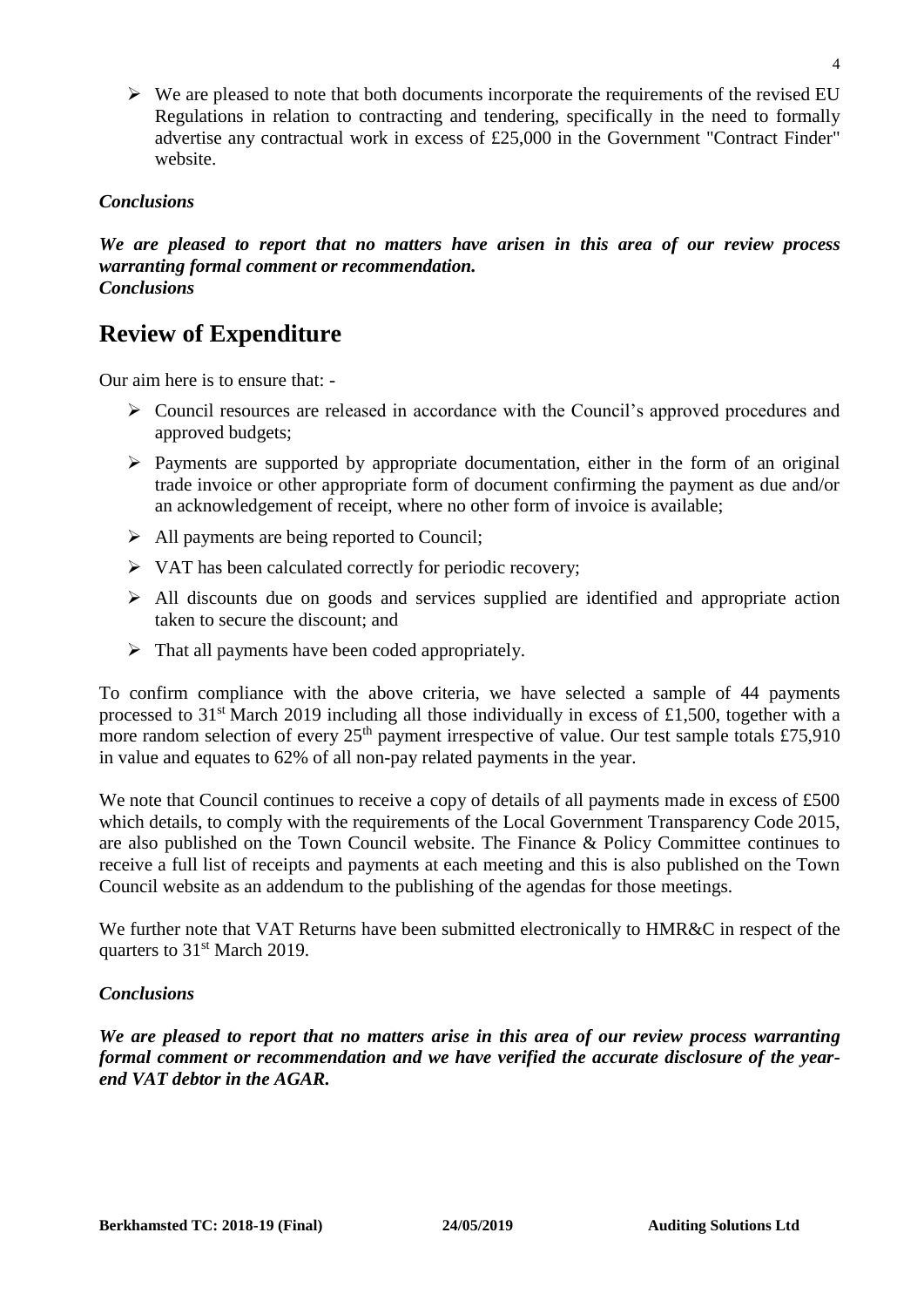### **Assessment and Management of Risk**

Our aim here is to ensure that the Council has put in place appropriate arrangements to identify all potential areas of risk of both a financial and health and safety nature, whilst also ensuring that appropriate arrangements exist to monitor and manage those risks identified in order to minimise the opportunity for their coming to fruition.

- $\triangleright$  We have noted that the Risk Assessment was reviewed, approved and adopted approved by Full Council at their meeting on 28<sup>th</sup> January 2019 (minute Ref FC 13/19).
- $\triangleright$  We further note that the Council's insurance cover has again been provided by Ecclesiastical: we have examined the current year's policy schedule which is effective to 31<sup>st</sup> May 2019 and consider that appropriate cover is in place with Employer's and Public Liability both set at £10 million. We note that Fidelity Guarantee cover has been increased to £600k. We consider these levels of cover to be appropriate for a Council of this size.

#### *Conclusions*

*We are pleased to report that no matters have arisen in this area of our review process warranting formal comment or recommendation.*

### **Review of Income**

In considering the Council's income streams, we aim to ensure that robust systems are in place to ensure the identification of all income due to the Council from its various sources, to ensure that income is invoiced in a timely manner and that effective procedures are in place to pursue recovery of any outstanding monies due to the Council.

We note that, in addition to the precept and concurrent service payments from Dacorum Borough Council, the Council receives income from their allotments and rental income in respect of Happy Days Pre-School, based at Lagley Meadow Youth Centre.

The Council currently operates four allotment sites and the allotment year commences on 1st September each year. We understand that the allotment records are kept on bespoke allotment software and that allotment rental invoices are issued by the Finance officer on Colony Enterprise Allotment System and the posted to Sage. We note that a reconciliation has been carried out between the bespoke allotment software and Sage.

We note that the Happy Days Pre-School invoice for the forthcoming year is issued at the beginning of the year for the full year's rent and that this invoice is paid by twelve monthly instalments. We have checked the instalments received to  $31<sup>st</sup>$  March 2019.

#### *Conclusions*

*We are pleased to report that no matters have arisen in this area of our review process warranting formal comment or recommendation.*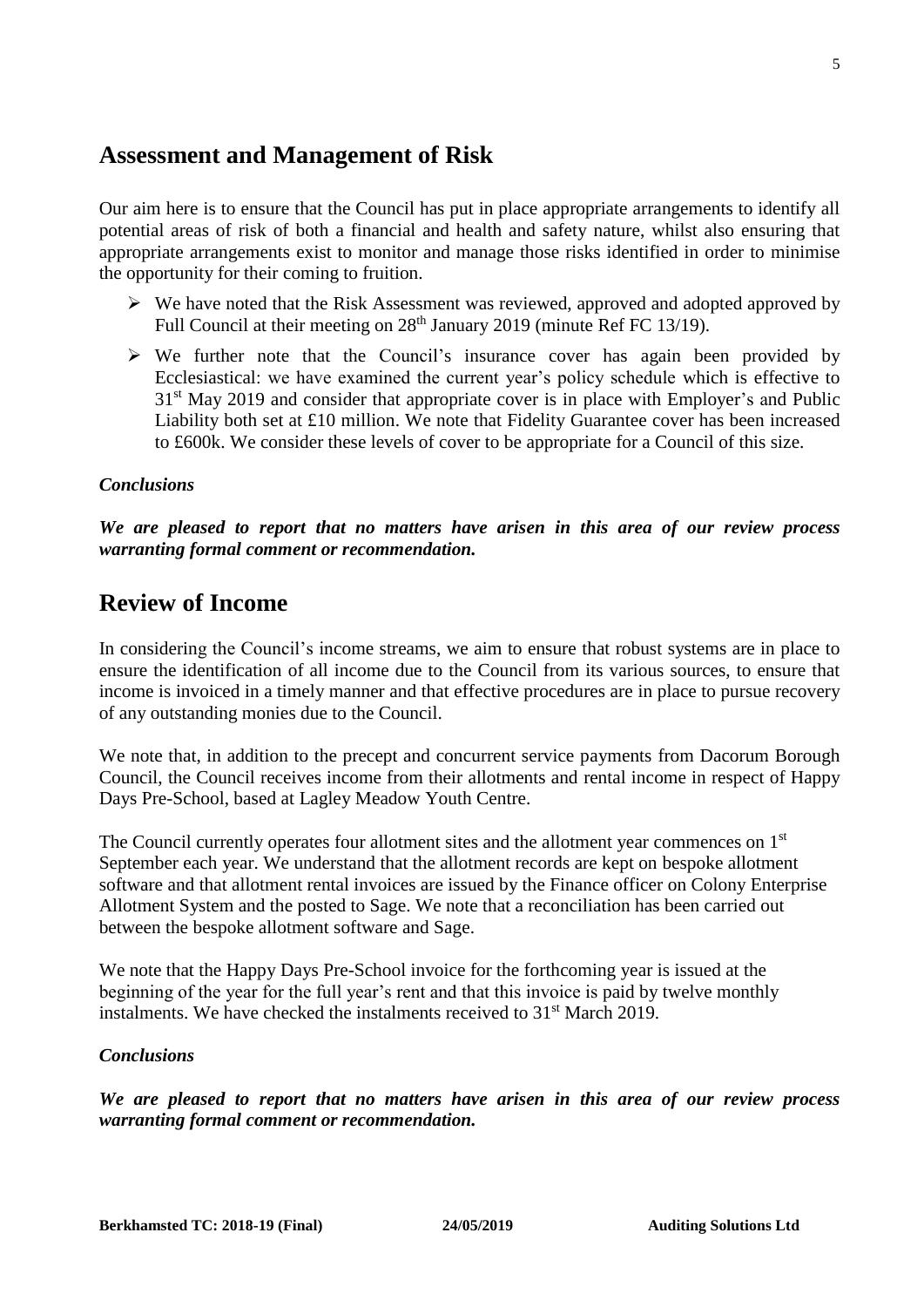### **Petty Cash Account**

A limited petty cash account is in operation at the Council's office which holds a main petty cash float and also has a supplementary petty cash float both of which are operated on a "topped up as and when" basis with independent control and approval by the Clerk, subsequent to the Finance Officer's transaction processing and cash counting, on a monthly basis. The cash balance was verified on our visit on 16<sup>th</sup> November 2018.

#### *Conclusions*

*We are pleased to report that no issues have been identified in this area of our review process warranting formal comment or recommendation.*

### **Salaries and Wages**

We note that the Council outsources production of its monthly payroll for all its employees to Messrs David Lindon & Co. In examining the Council's payroll function, we aim to confirm that extant legislation is being appropriately observed as regards adherence to the requirements of HM Revenue and Customs (HMRC) legislation and the deduction and payment over of income tax and NI contributions, together with meeting the requirements of the local government pension scheme, as most recently further amended as regards employee contribution bandings. To meet this objective, we have examined the August 2018 & March 2019 salary documentation as below:

- ➢ Checking that staff gross pay is calculated accordingly by reference to the approved pay scales;
- ➢ Checking to ensure that the correct Income Tax codes and National Insurance Tables are being applied correctly, the latter dependent on whether or not the employee is contributing to the LGPS;
- $\triangleright$  Checking to ensure that the appropriate percentage superannuation deductions have been applied in accord with the updated salary bandings where applicable; and
- ➢ Reconciling the net pay and employer's "on costs" to that recharged by the bureau provider.

#### *Conclusions*

*We are pleased to report that no issues have been identified in this area of our review process warranting formal comment or recommendation.*

## **Investments and Loans**

Our objectives here are to ensure that the Council is investing "surplus funds", be they held temporarily or on a longer term basis, in appropriate banking and investment institutions, that an appropriate investment policy is in place, that the Council is obtaining the best rate of return on any such investments made, that interest earned is brought to account correctly and appropriately in the accounting records and that any loan repayments due to or payable by the Council are transacted in accordance with the relevant loan agreements.

We have previously noted that the Council has invested the balances of its "surplus" funds in varying banking institutions currently Santander Bank, Shawbrook Bank, Cambridge Building Society and Saffron Waldon Building Society.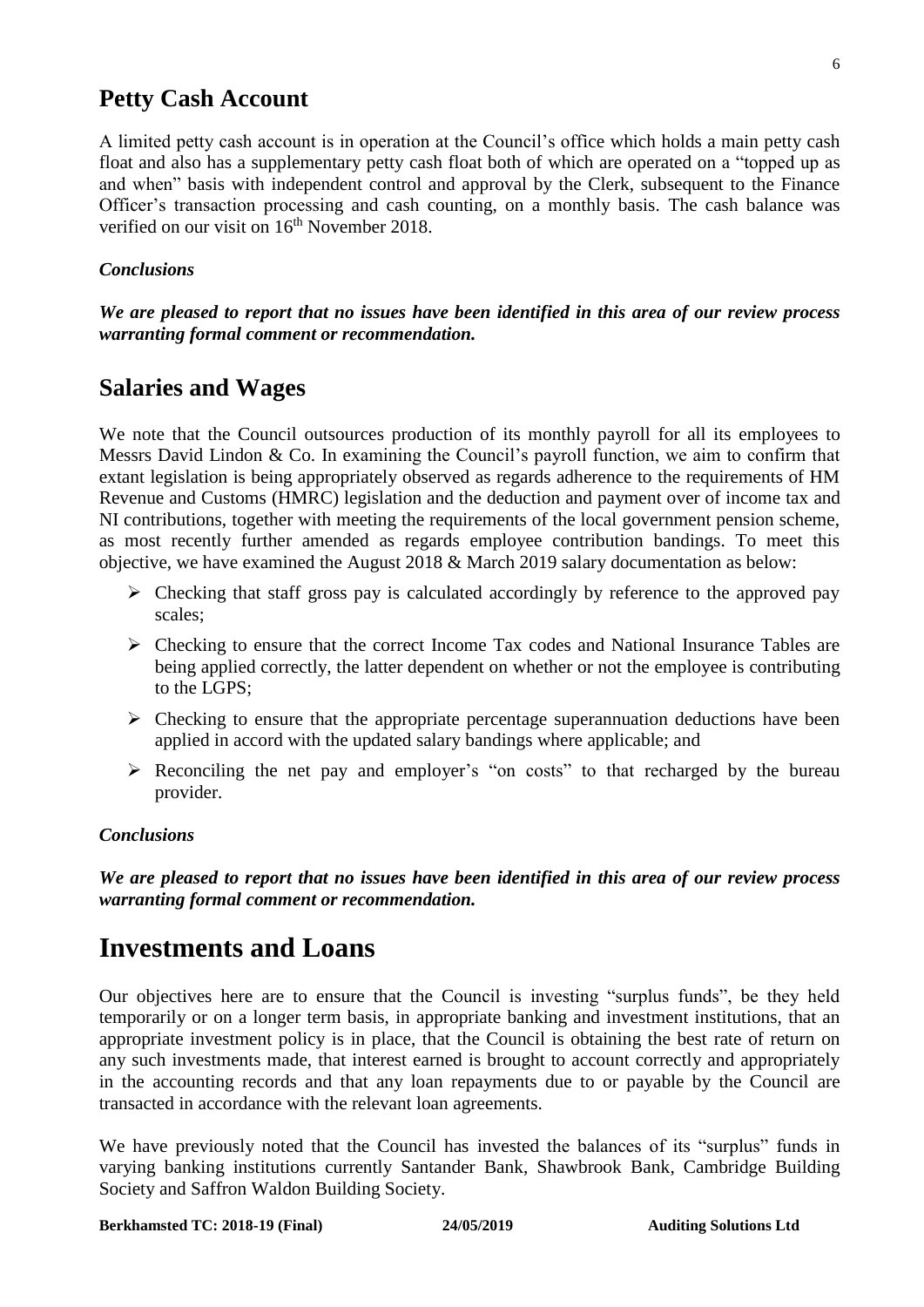The Council currently has no loans outstanding either from or with third parties.

#### *Conclusion*

*We are pleased to report that no issues have been identified in this area of our review process warranting formal comment or recommendation.* 

### **Asset Register**

The 1996 Accounts and Audit Regulations required all councils to maintain a record of all assets owned. The asset register submitted to us at the end of the previous financial year showed that it contained an inventory of all assets and had been appropriately updated for the minor acquisitions during the year.

We are further pleased to note that the Asset Register was has been updated to include one additional purchase within the 2018/2019 Financial Year.

#### *Conclusion*

*We are pleased to report that no matters have arisen in this area of our review warranting formal comment or recommendation; we have ensured that the correct value of fixed assets has been recorded in the AGAR.*

### **Budgetary Control and Reserves**

We aim in this area of our work to ensure that the Council has appropriate procedures in place to determine its future financial requirements leading to the adoption of an approved budget and formal determination of the amount of the precept to be submitted to the parent Council and that effective arrangements are in place to monitor budgetary performance throughout the financial year and that the Council has identified and retains appropriate reserve funds to meet future spending plans.

We are pleased to note that, at their meeting held in 28<sup>th</sup> January 2019, Council agreed the detailed budget for 2019-20 and also agreed that the precept for 2019-20 be set at £197,164 (minute ref FC 10/19 (iii).

Finally, we note that, as at 31st March 2019, the balance of general reserves of £166,039 equates to slightly more than eight months expenditure and is above the guidelines of between three and six months revenue spending.

#### *Conclusions and recommendations*

*We are pleased to report that, there are no issues arising in this area of our review process warranting formal comment or recommendation.*

### **Statement of Accounts and Annual Return**

The Accounts and Audit Regulations require all Councils to prepare annually a Statement of Accounts in the AGAR, which now forms the statutory Accounts subject to external audit scrutiny and certification.

**Berkhamsted TC: 2018-19 (Final) 24/05/2019 Auditing Solutions Ltd**